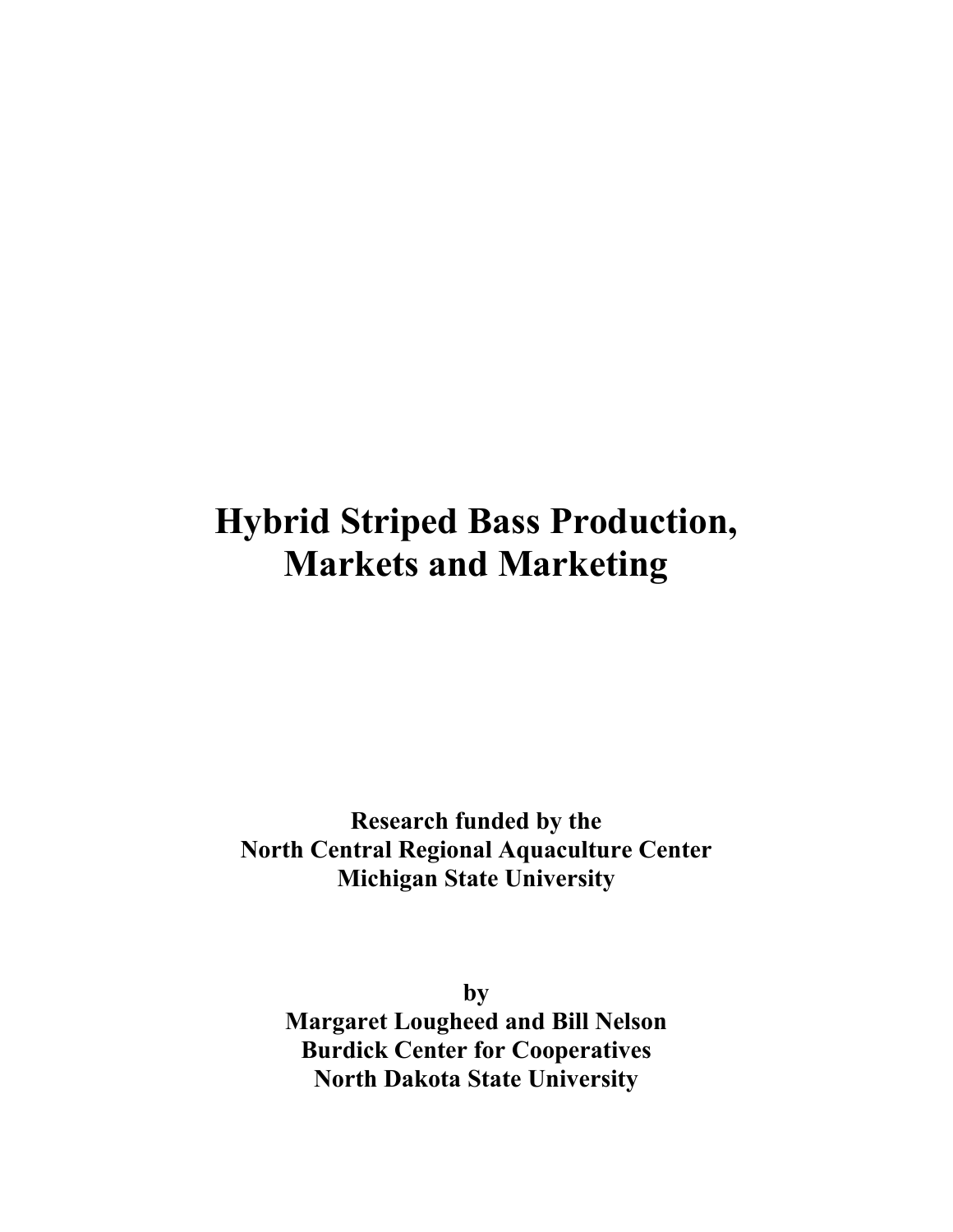## **Table of Contents**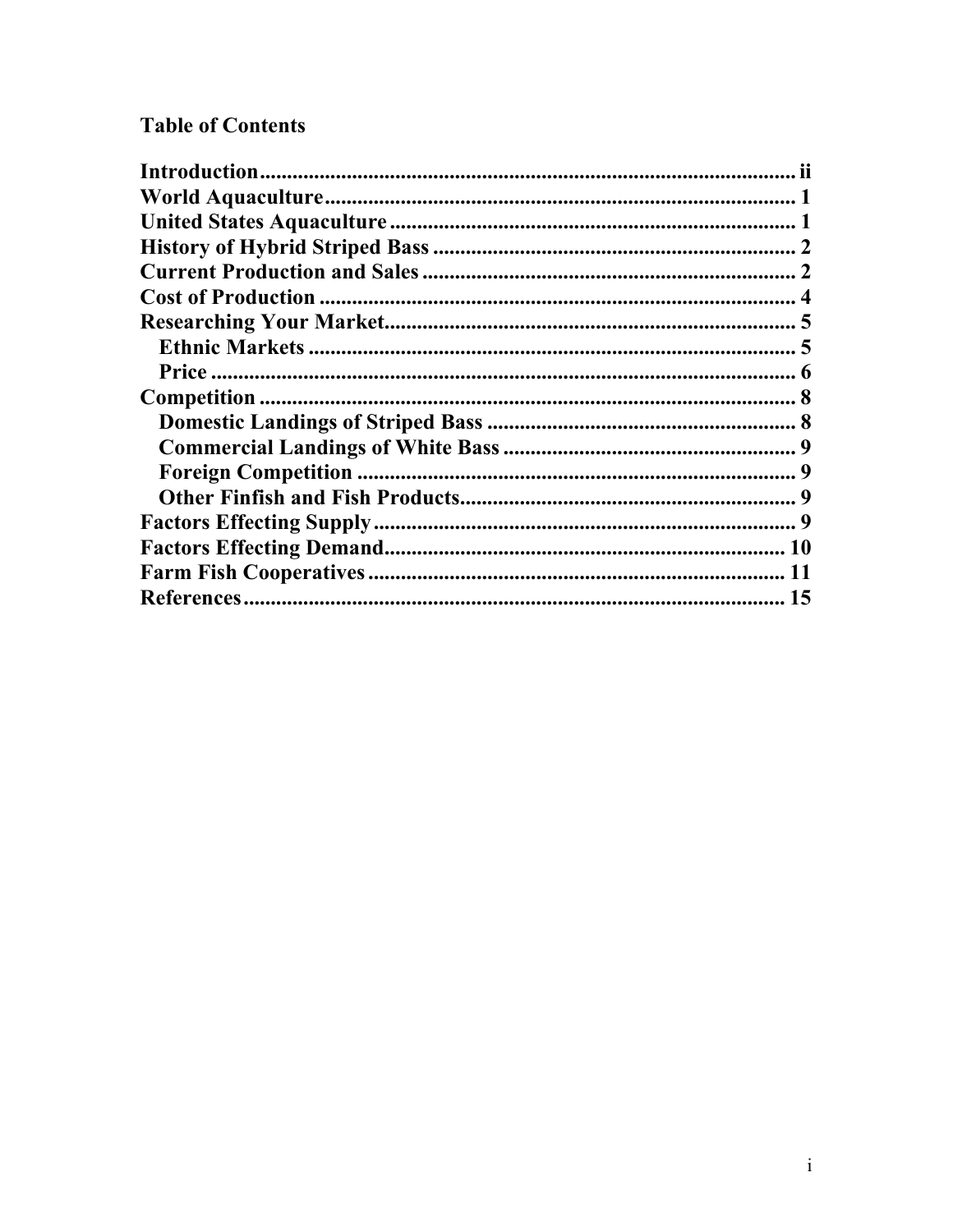## **Figures**

| Figure 1. Total U.S. hybrid striped bass live sales by region. Source Kent Sea Tech     |  |
|-----------------------------------------------------------------------------------------|--|
|                                                                                         |  |
| Figure 2. Total U.S. hybrid striped bass fresh sales by region. Source: Kent Sea Tech   |  |
|                                                                                         |  |
| Figure 3. Hybrid striped bass fresh prices from different areas from 1990-2001. Source: |  |
|                                                                                         |  |
| Figure 4. U.S. domestic landings of striped bass - 1994-2002. Source: NOAA Fisheries. 8 |  |

## **Tables**

| Table 1. Total hybrid striped bass production and sales - fresh and live in 2002. Source: |
|-------------------------------------------------------------------------------------------|
|                                                                                           |
|                                                                                           |
|                                                                                           |
|                                                                                           |
|                                                                                           |
| Table 4. Explanation of several types of Cooperatives. Source: University of Wisconsin    |
|                                                                                           |
|                                                                                           |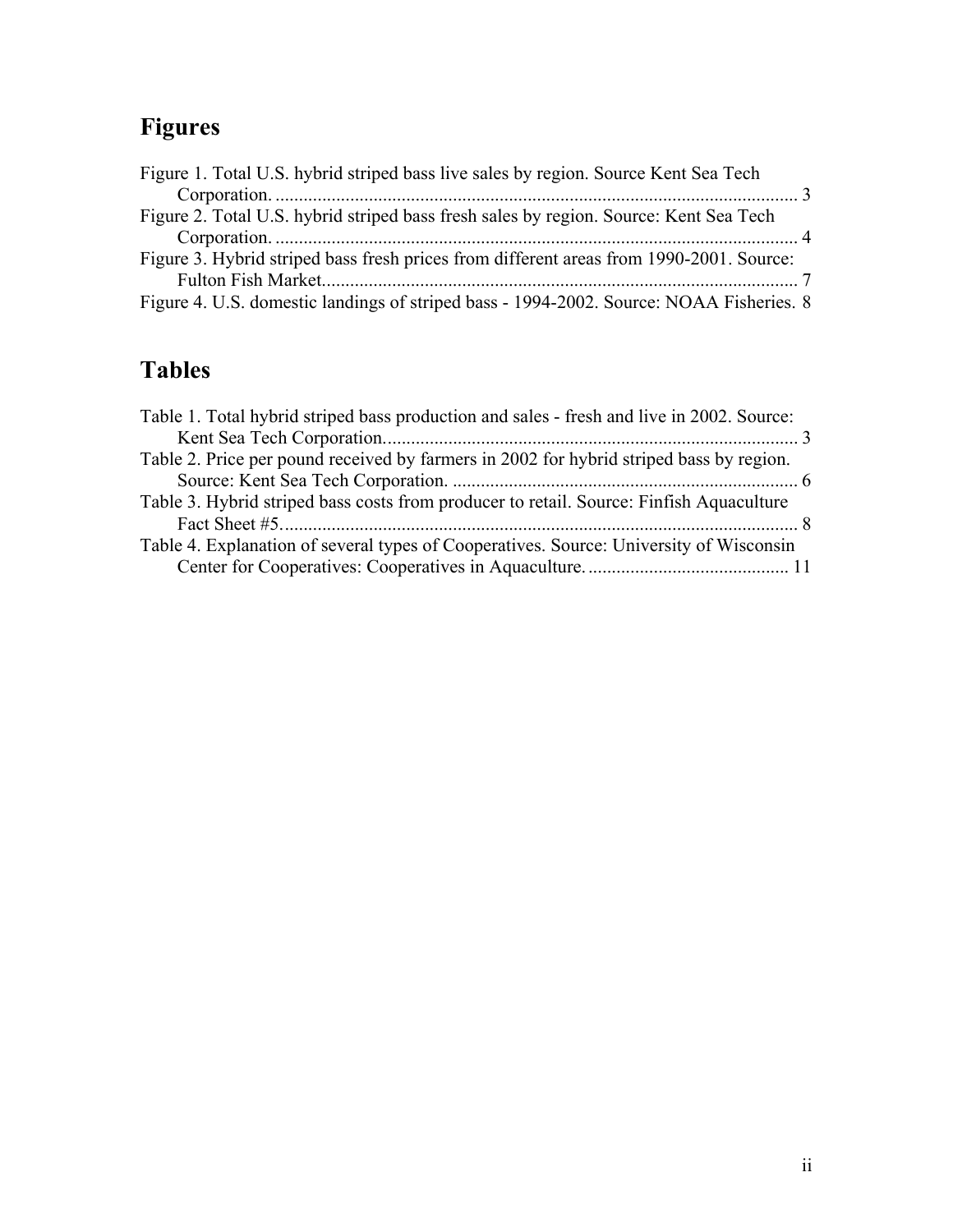#### **Introduction**

#### **World Aquaculture**

As the demand for fish and fish products continue to increase, capture production has continued to increase to a point species of fish are being depleted or near depletion all over the world. Human consumption of fish increased from 88 million tons to 99.4 million tons from 1996 to 2001. Total capture fisheries production in 2000 reached an all time high at 95.4 million metric tons, decreased to approximately 92 million metric tons in 2001. Aquaculture is and will play an important part in supplying the world's demand for fish and fish products. It is growing more rapidly than all other animal food producing sectors. More than 210 different farmed aquatic animal and plant species were reported being raised in 2001. In 2001, aquaculture production was reported at 35.48 million metric tons with a value of \$55.6 billion (excluding aquatic plants). China is the main producer, producing 71 percent of the total volume of aquaculture products. The top aquaculture producing countries was lead by China at 26,050,101 metric tons with a value of \$26 billion, followed by India with 2.2 million metric tons with a value of \$2.5 billion, Indonesia with 864,276 metric tons valued at \$2.4 billion, and Japan with 801,948 metric tons with a value of \$3.38 billion. Thailand, Bangladesh, Chile, Vietnam, and Norway rounded out the top ten with the United States ranking  $10<sup>th</sup>$  producing 460,998 metric tons with a value of \$779 million.

#### **United States Aquaculture**

Aquaculture production in the United States rose between 1995 and 2001 to 460,998 metric tons. The top finfish species produced were catfish , trout, salmon, tilapia and hybrid striped bass. The top shellfish were crawfish, oysters, clams, and shrimp.

Hybrid striped bass production in the United States began in 1986 with only 4.53 metric tons (10,000 pounds) recorded. The following year production climbed to 183.7 metric tons (405,000 pounds). Production continued to increase until 2000 when production peaked at 5,097.02 metric tons (11,237,000 pounds). Production decreased slightly in 2001 to 4,945.52 metric tons (10,903,000 pounds) and again in 2002 to 4,757.96 metric tons (10,489,500 pounds). Research is currently being done in a variety of areas, including reproduction, broodstock, fish survival, and improved meat quality.

A hybrid striped bass is a cross between a white bass and a striped bass. The crossing of a female striped bass with a male white bass (the original cross) is called the Palmetto Bass. The crossing of a male striped bass with a female white bass is called the Sunshine Bass (the reciprocal cross). Hybrid striped bass is described as having seven or eight dark broken stripes running along the side of the silvery body with several extending to the tail. The back is dark green to black colored. Teeth at the base of the tongue are arranged in two parallel patches. Body is deep, usually measuring 1/3 of length of fish. Hybrid striped bass cannot reproduce. The flesh is mild, firm, fine grained, lean flaky and the flavor is similar to freshwater bass. Market size is desirable at 1.5 to 3.5 lbs. Hybrid striped bass are raised for food and sport.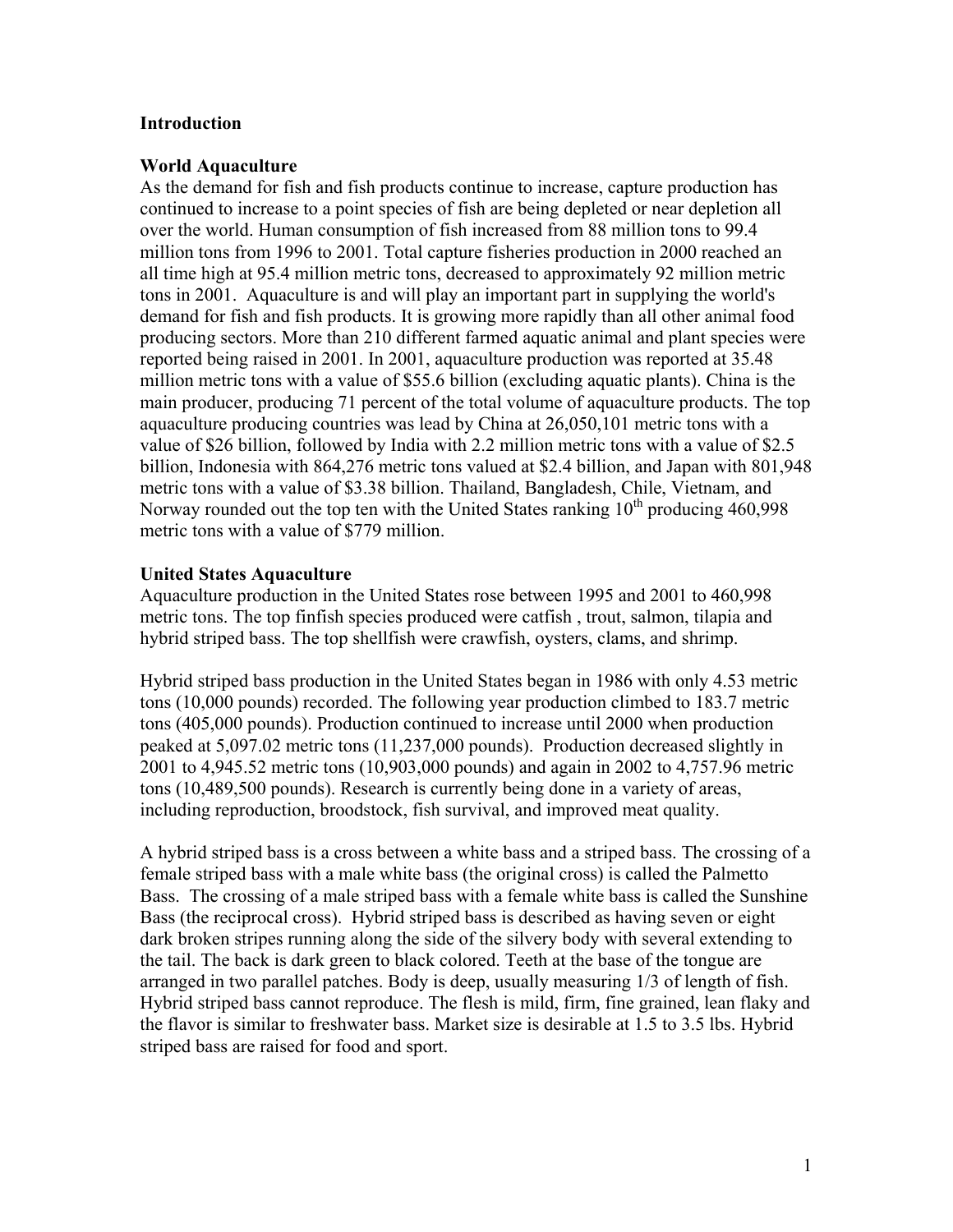#### **History of Hybrid Striped Bass**

Researchers developed hybrid striped bass in the mid-1960's. The cross proved to be easier to raise, grew faster, survived better and was hardier than the striped bass. Many state fish and game agencies began producing hybrid striped bass to stock in reservoirs and now can be found all through the south and southeast. Interest in the hybrid striped bass as foodfish began to emerge in the late 1970's. Around 1987, a project funded by the National Coastal Resources Research and Development Institute in North Carolina demonstrated that commercial production of the Hybrid striped bass in ponds was viable and profitable. The first harvest was sold in 1988/1989. Its popularity has continued to rise with production in 2002 reaching almost 10,500,000 pounds. Production of hybrid striped bass for foodfish now can be found in many states including Virginia, North Carolina, South Carolina, Georgia, Florida, Texas, California, and Pennsylvania.

### **Current Production and Sales**

The hybrid striped bass industry has seen continued growth since 1987 with the estimated production for 2003 at over 11.5 million pounds. In 2002, it was the 5th largest aquaculture industry in the U.S on quantity produced (10.5 million pounds), and fourth in dollar sales (\$27.8 million farm value), following catfish (630 million pounds with \$358 million farm value), trout (54.5 million pounds with \$72.3 million farm value), salmon (39.2 million pounds with \$103.8 million farm value), and tilapia (19 million pounds with \$26 million farm value).

Hybrid striped bass production in the United States is divided into four regions: the West, Mid Atlantic, Southeast, and Northeast. The West region consisting of the states west of the Mississippi River produced almost 50 percent or 4.6 million pounds of the U.S. produced hybrid striped bass in 2002. The Mid Atlantic region, Georgia, South Carolina, and North Carolina, was second in production with 2,652,500 pounds. The Southeast region consisting of Mississippi, Arkansas, Alabama, and Tennessee produced 2.1 million pounds and the Northeast region produced 1.04 million pounds of hybrid striped bass. Three producers produced over 60 percent of the total national hybrid striped bass production in 2002: Kent Sea Tech of California, Natures Catch of Mississippi and Silver Streak Bass Company of Texas. In 2002 there were 60 producers of hybrid striped bass in the U.S. down nine from 2000. Several U.S. producers not raising hybrid striped bass anymore gave too high production costs with the low prices as their main reason for quitting.

Pond, tank and cage culture are the three systems that hybrid striped bass are raised in. Of the total production in 2002, 57 percent (5.98 million pounds) was produced from pond culture systems, 42 percent (4.47 million pounds) was produced by tank culture methods, and .002 percent (22,500 pounds) was produced by cage production methods. In 1998 pond production surpassed as the favored type of production method and continued to increase until 2001. Tank production remained fairly stable from 1997 to 2002. Cage production increased until 1996, then decreased until 2000.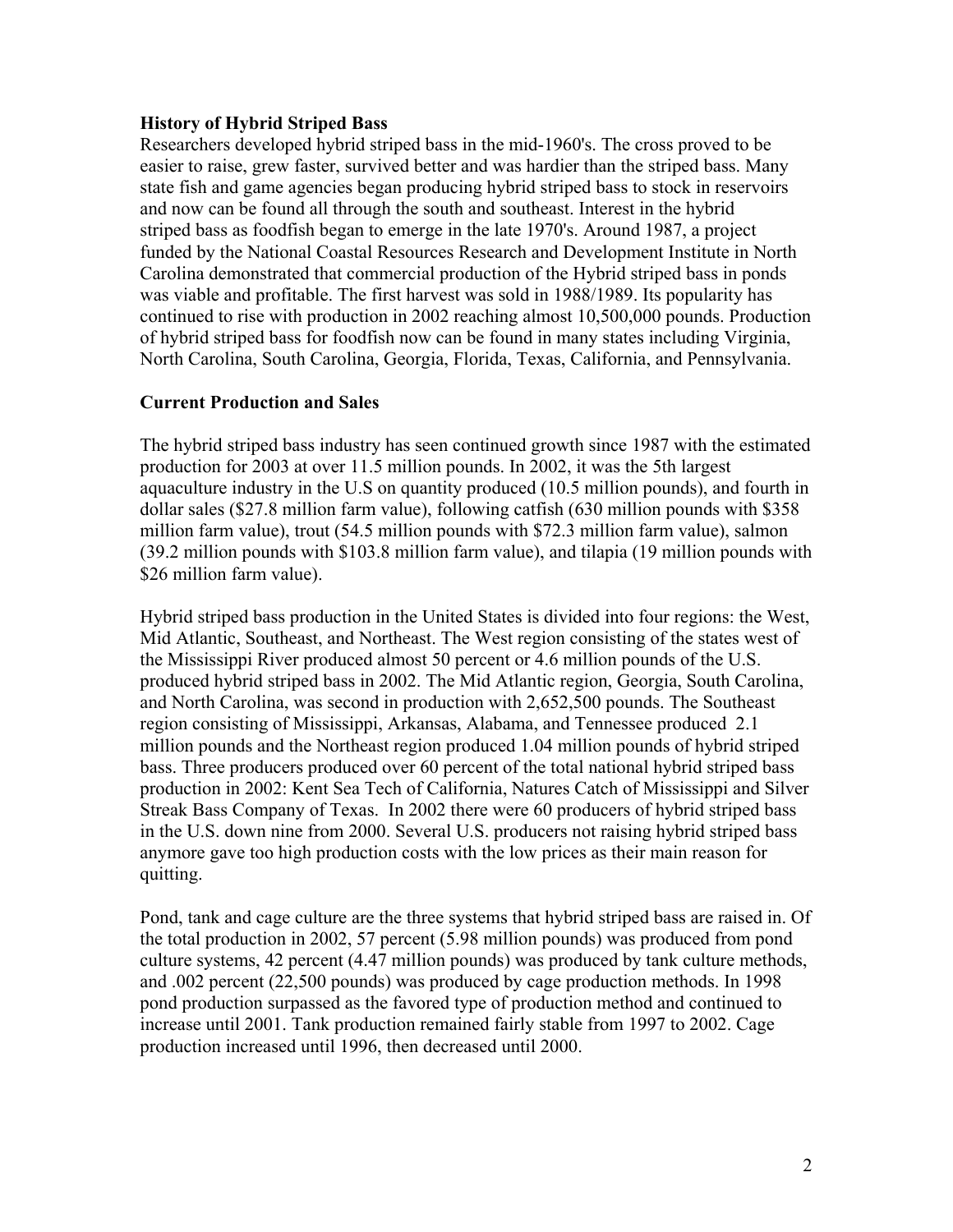|                              |           | Mid                           |                     |                               |
|------------------------------|-----------|-------------------------------|---------------------|-------------------------------|
|                              | West      | Atlantic                      |                     | Southeast Northeast           |
| Production $(lbs)$ 4,666,000 |           | 2,652,500 2,127,000 1,044,000 |                     |                               |
| Sales (lbs)                  |           |                               |                     |                               |
| Fresh                        | 4,317,000 |                               | 1,692,500 2,119,000 | 590,000                       |
| Live                         | 349,000   | 960,000                       | 8,000               | 454,000                       |
| Total                        | 4,666,000 |                               |                     | 2,652,500 2,127,000 1,044,000 |

**Table 1. Total hybrid striped bass production and sales - fresh and live in 2002. Source: Kent Sea Tech Corporation.** 

Hybrid striped bass are sold as live, or as fresh in a variety of forms. In 2002, 17 percent of the hybrid striped bass sold by producers in the U.S. were sold live (1.77 million pounds). Live sales consisted of deliveries to large Asian retail markets in Canada and the United States, and delivered to stocking recreational pond fishing operations. The Mid Atlantic region sold the most live hybrid striped bass at 960,000 pounds or 54.2 percent of total live sales. The Northeast region sold 454,000 pounds or 25.6 percent of total live sales, followed by the West region at 349,000 pounds 19.7 percent. The Southeast region only sold 8,000 pounds as live or .45 percent.





Total fresh product sold in 2002 was 8.7 million pounds. The West region sold 4.3 million pounds or 50 percent of the total fresh product sold. The Southeast region sold 2.1 million pounds or 24 percent. The Mid Atlantic region sold 1.69 million pounds or 19 percent, followed by Northeast region with 590,000 pounds or 7 percent.

A 1996 survey revealed most of the fresh product was sold in the round (whole) to wholesale seafood distributors, who in turn sold whole fish and processed products to white tablecloth restaurants. The survey found most wholesalers preferred a 1.5 to 2 pound fish, because it yielded two 6 to 8 ounce fillets suitable for sale in restaurants and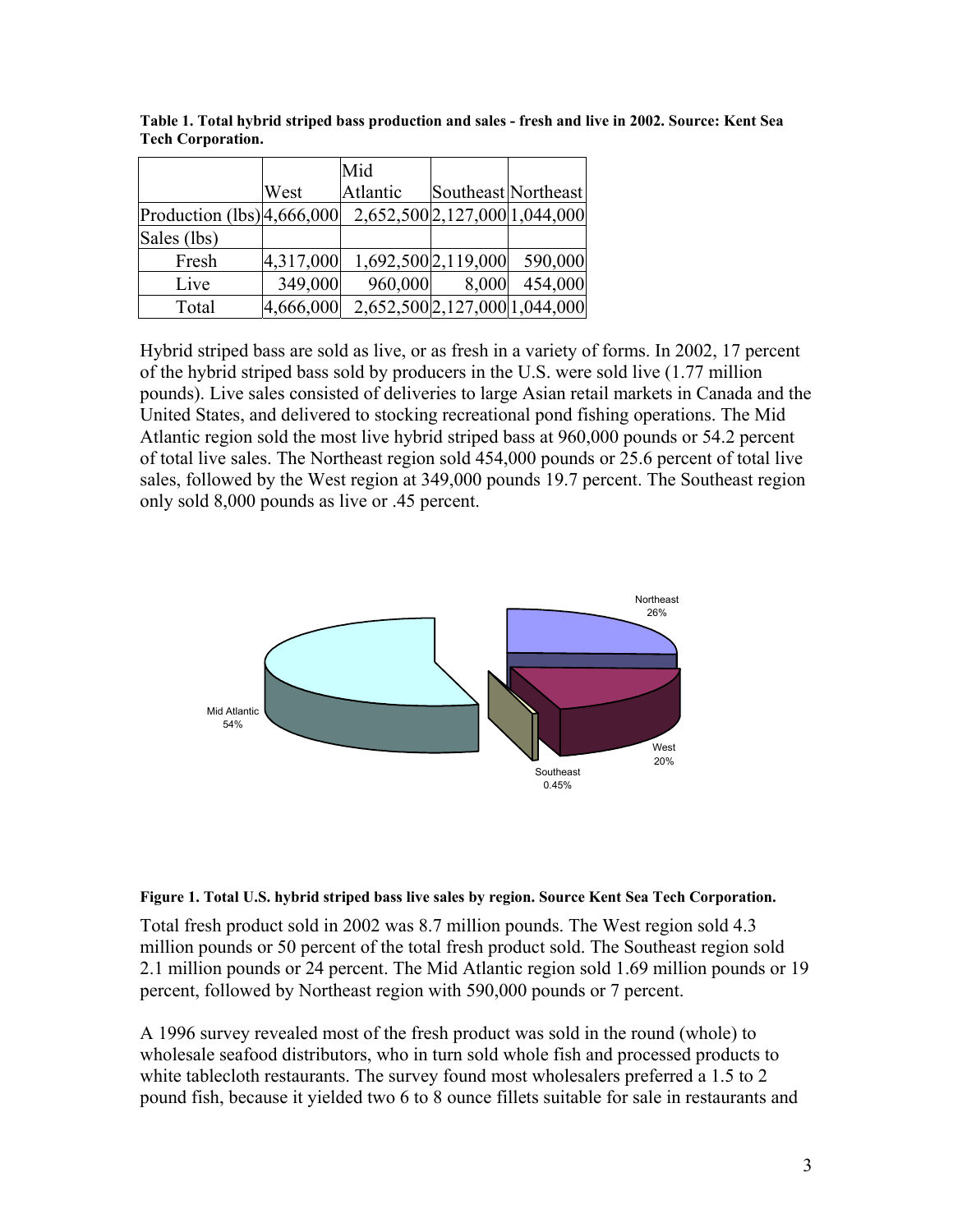

#### **Figure 2. Total U.S. hybrid striped bass fresh sales by region. Source: Kent Sea Tech Corporation.**

retail markets. Another study showed retailers preferred fresh, skin-off fillets, while wholesalers preferred fresh gutted, whole fish, and skin-off fillets. The study said that of those responding to the survey 92 percent of the wholesalers of hybrid striped bass sold directly to restaurants or to other retail firms such as supermarkets or fish markets. To increase marketing opportunities for hybrid striped bass wholesalers suggested lowering the price and achieving a more consistent year-round supply.

#### **Cost of Production**

In the aquaculture industry investment costs can vary greatly and costs can be site specific. In order to estimate the cost of a possible operation one must look at examples with similar variable costs. Production costs are typically divided between variable costs and fixed costs. Variable costs depend on the level of production and can include seed (eggs or fish you begin with) and food to grow fish to market size. Fixed costs must be paid regardless of the level of production. These can include labor, capital costs, interest and depreciation.

There are several publications found on the Internet that can be helpful when figuring out cost of production. Some of these include:

- A publication written by North Carolina Department of Agriculture is a workable spreadsheet that one's own specific production cost information can be filled in. This spreadsheet can be found on the Internet at: http://www.agr.state.nc.us/aquacult/HSBTemplate.xls.
- Another excellent publication, Maryland Sea Grant Extension: Finfish Aquaculture Fact Sheet #4, guides the producer through a simplified example of figuring out production costs. This workbook enables the producer to estimate using the major production costs that aquaculture operations require - buying,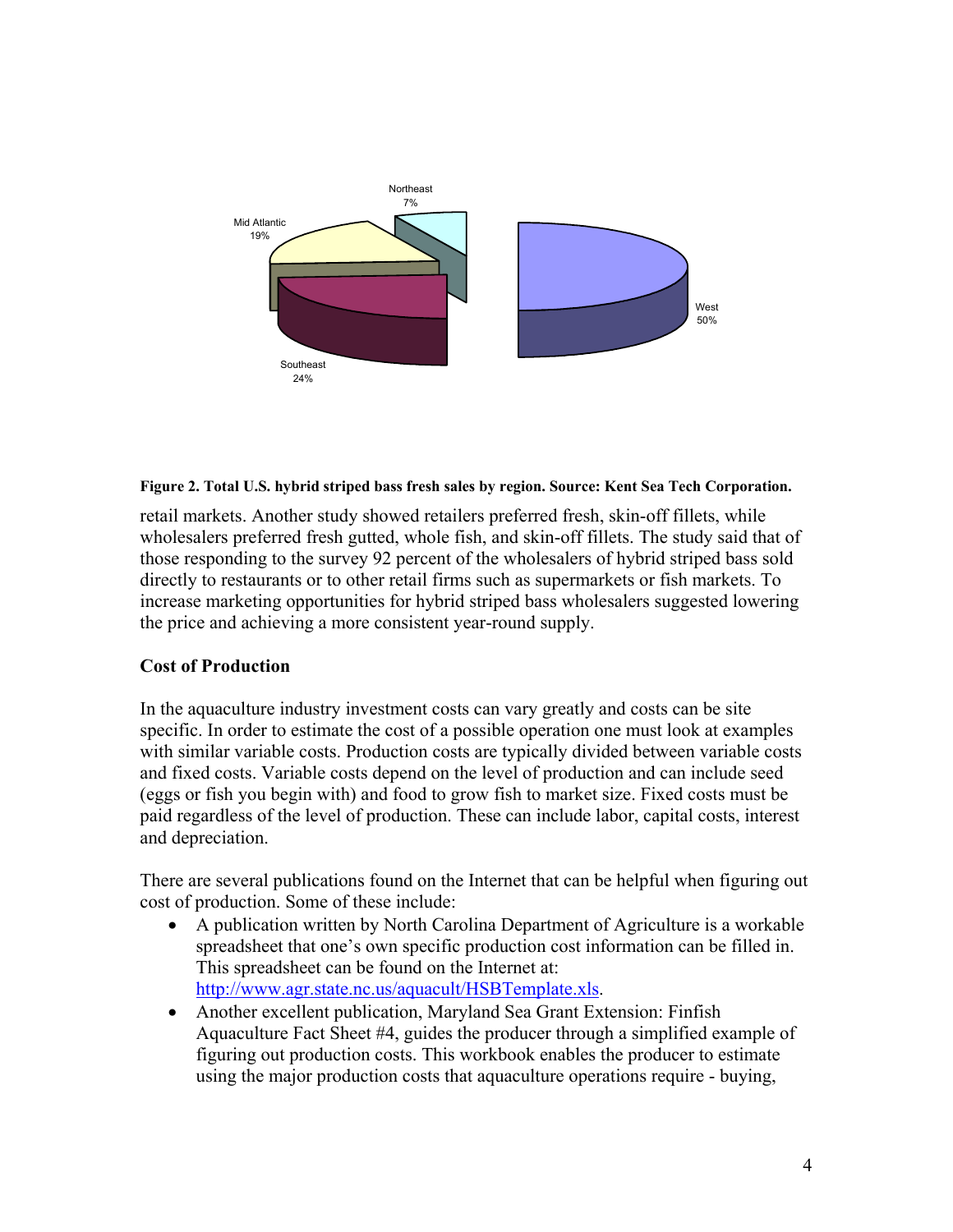feeding, maintaining the fish, labor and capital costs. The publication can be found on the Internet at: http://www.mdsg.umd.edu/Extension/finfish/FF4.html.

• North Carolina Department for Agriculture and Consumer Services published a study that looked at production costs for a 33-acre pond culture system farm in North Carolina. It goes over the inputs and the outputs of the operation. The inputs included water, land, fingerlings, feed, oxygen, medication & chemicals, electricity  $\&$  fuel, labor, and equipment use. The outputs included hybrid striped bass, and effluent (water release). The study went over the economics of the operation mentioning initial investment, operating costs and returns, purchasing phase two fish, financing, fish size, insurance, permits and licenses, alternative uses of hybrid striped bass ponds, markets and research. The breakeven point for a hybrid striped bass facility of \$1.90 per pound was the finding of the 2001 study.

### **Researching Your Market**

Prior to entering any business, one should thoroughly research the possible marketing opportunities for the product being raised. Raising a product like hybrid striped bass will take more extensive research, as the demand is small, and there needs to be promotion and marketing to find potential buyers. Raising a commodity that is perishable adds to the risk. The producer will need to have a buyer lined up when the product is ready for market. The chain for marketing fish goes from producer - wholesaler/processor distributor - retailer.

### **Ethnic Markets**

Several studies have indicated the majority of hybrid striped bass sales are to Asians (mainly Japanese and Chinese). In one study wholesalers indicated that 80 to 100 percent of their hybrid bass sales were destined for Asian markets. Asian markets prefer live fish since it guarantees freshness. This ethnic group knows how to handle and prepare live fish. The live fish market has seen increases in demand as sales of live fish have been increasing especially in the Mid Atlantic States. According to one study, Americans are used to buying fillets and are less knowledgeable to handling live fish once home.

It is important to know where these ethnic populations are located not only in the United States, but also in Canada since Canada is an importer of U.S. raised hybrid striped bass. The U.S. Census population map shows the largest concentration of Asians is in mid to southern California, southern Arizona, along the coastal area of the Northeast from Washington D.C. to Boston, MA, and in the urban areas of Minneapolis, Chicago, Seattle, Dallas, and Houston. The areas that increased 200 percent or more of Asian populations, from 1990 to 2000, are Georgia, South Carolina, North Carolina, and Florida. Hispanic/Latino populations have also shown an interest in hybrid striped bass. The largest concentrations of Hispanic/Latinos are mid to southern California, southern Arizona, New Mexico, southern half of Texas, southeastern Florida, the area from Washington D.C. to Boston MA, and urban areas including Chicago, Il, Detroit, MI, Atlanta, GA, Oklahoma City, OK, Salt Lake City, UT, Dallas/Fort Worth, TX, and Seattle/Tacoma, WA. The areas that increased 200 percent or more of Hispanic/Latino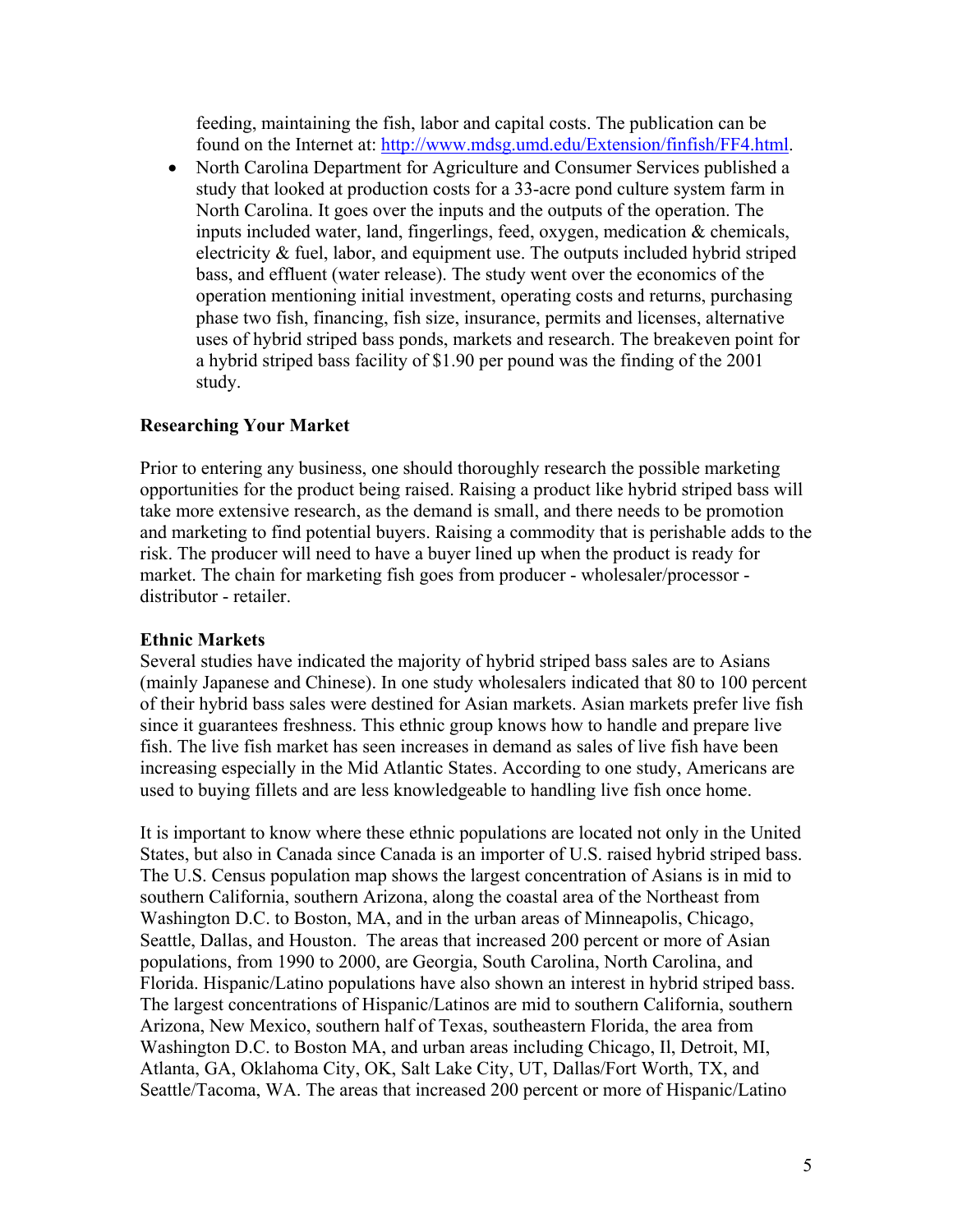populations from 1990 to 2000, were the southern and mid Atlantic states, the southern tip of Utah, northwest area of Arizona, Kansas, Florida, central Colorado, Minnesota, Iowa and eastern Nebraska.

Canadian population statistics showed a large concentration of Chinese and Japanese in Toronto, Vancouver, Calgary, Edmonton, and Montreal. The 2001 Census of Canada showed Toronto having a Chinese population of 409,530, up almost 60,000 people from the census of 1996 and a Japanese population of 17,415. The Latin American population in 2001 in Toronto was 75,910 people. In 2001 Vancouver had a Chinese population of 342,665 people, a Japanese population of 24,025 people and a Latin American population of 18,715 people. Montreal's Chinese population was 52,110 in 2001 increasing from 46,111 in 1996. The Japanese population was 2,295 in 2001and the Latin American population was 53,155 people. Calgary follows Montreal in size of their Chinese population in the 2001 Canadian Census with 51,850 people, 3,845 Japanese people and 8,605 Latin American people. Edmonton's Chinese population was 41,285 in 2001, and their Japanese population was 7,510 people.

### **Price**

Price of hybrid striped bass has fluctuated downward since 1984. In 1984 the farm gate price of hybrid striped bass was \$5.00 per pound with a supply of only 1.5 million pounds. Since then the average national price has decreased almost every year to \$2.56 per pound (FOB fresh) in 2002. The supply has increased over the years to an estimated high of almost 11.5 million pounds.

Prices differ depending on the region, and whether the fish was sold from the farm or delivered. According to a survey done by Kent Sea Tech Corporation, the average wholesale FOB farm price for fresh product in 2002 was \$2.56 per pound, a 1-cent decrease from the average the prior year. The West region had the highest wholesale fresh FOB farm price of \$2.69per pound and the highest delivered fresh price of \$2.72 per pound. The Northeast had the highest price at \$3.40 per pound for live (FOB farm) and the highest live delivered price at \$3.67 per pound. The hybrid striped bass price received by producers ranged from \$2.50 per pound to \$3.41 per pound in 2002.

| Table 2. Price per pound received by farmers in 2002 for hybrid striped bass by region. Source: Kent |  |
|------------------------------------------------------------------------------------------------------|--|
| Sea Tech Corporation.                                                                                |  |

|                    | Fresh                  | Fresh  | Live                              | Live   |
|--------------------|------------------------|--------|-----------------------------------|--------|
| 2002               | (FOB farm) (delivered) |        | $ (\text{FOB farm}) $ (delivered) |        |
| <b>West Region</b> | \$2.69                 | \$2.82 | \$3.13                            | \$3.49 |
| Mid Atlantic       | \$2.47                 | \$2.62 | \$3.00                            | \$3.26 |
| Northeast          | \$2.42                 | \$2.60 | \$3.40                            | \$3.67 |
| Southeast          | \$2.50                 | \$2.70 | \$2.75                            | \$3.00 |
| Average            | \$2.56                 | \$2.72 | \$3.12                            | \$3.41 |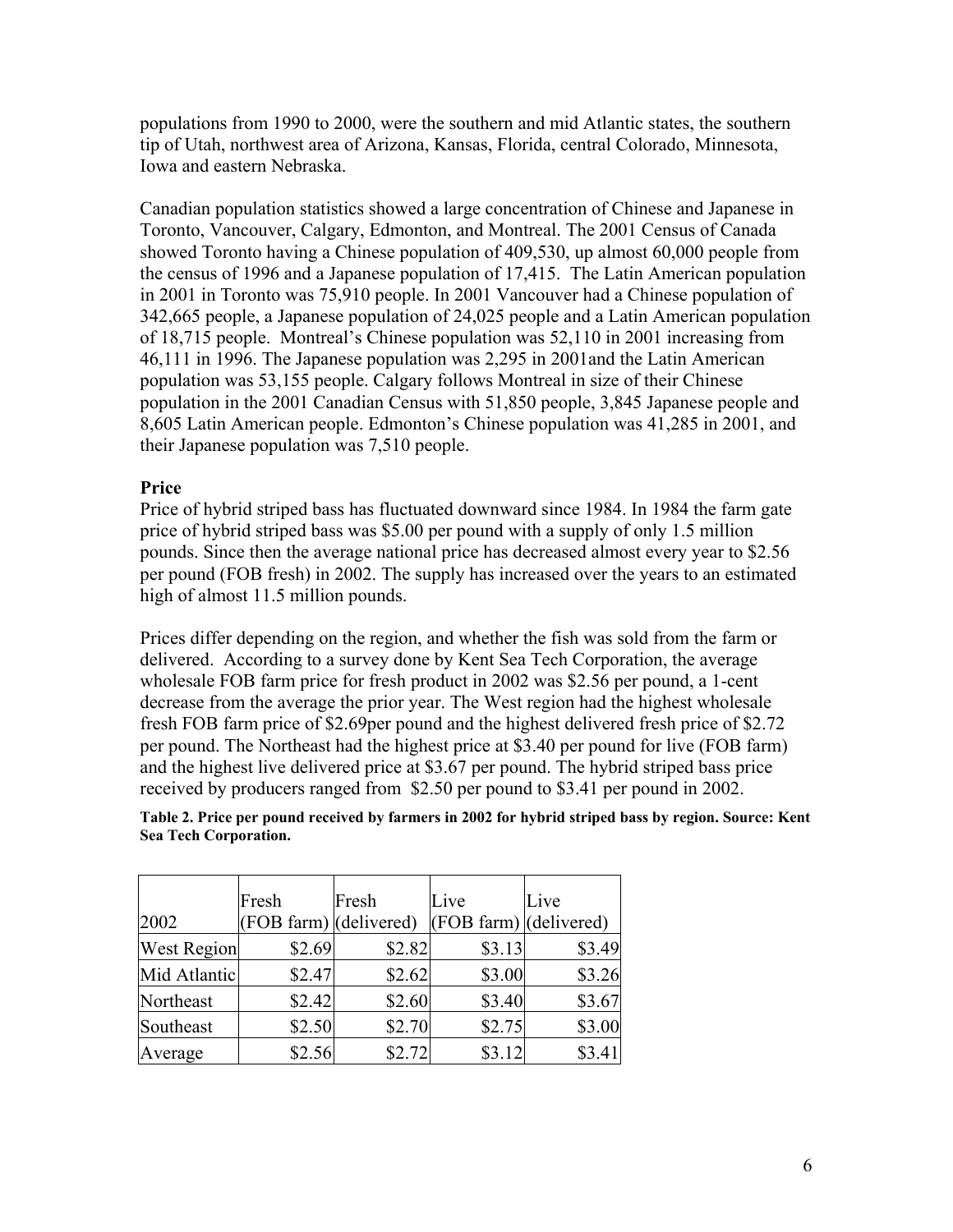The Fulton Fish Market fresh fish price reports from 1990 - 2003 showed prices paid for fresh hybrid striped bass were also different by state. States included in this information were Alabama, California, Florida, Louisiana, Mississippi, North Carolina, (Not every state had price information for all the years and only states with enough data were included on the chart.) The chart shows the price received by California producers were consistently higher for all the years but 1999. The highest price received by California producers was approximately \$4.10 per pound in 1996. Mississippi producers received the lowest prices until 1999 when Florida received approximately \$2.25 per pound. North Carolina has seen a steady increase in prices their producers have received since 1994.



#### **Figure 3. Hybrid striped bass fresh prices from different areas from 1990-2001. Source: Fulton Fish Market.**

To understand how the price for the fish increases as it moves from producer to consumer one study compared the difference in price between the retail and the food service establishment through the channel to the producer. When the product ownership changes the price of the product increases due to the changes done to the product. The difference in purchase price of the product and the selling price is called the "return for adding value". In this example the producer sold his fish for \$ 2.50 per pound to the processor/wholesaler. The fish was processed into fillets and a 97 percent markup was added bringing the price per pound sold to the second distributor to \$4.93 per pound. The second distributor marked up the product 23 percent and sold the product to the food service retailer for \$6.06 per pound. The food service marked up the product by 178 percent and sold the product to the final consumer for \$16.84 per meal. The second distributor sold the product to the retail market for \$6.06 and the retail market marked up the product 32 percent to sell the product to the final consumer for \$8.00 per pound.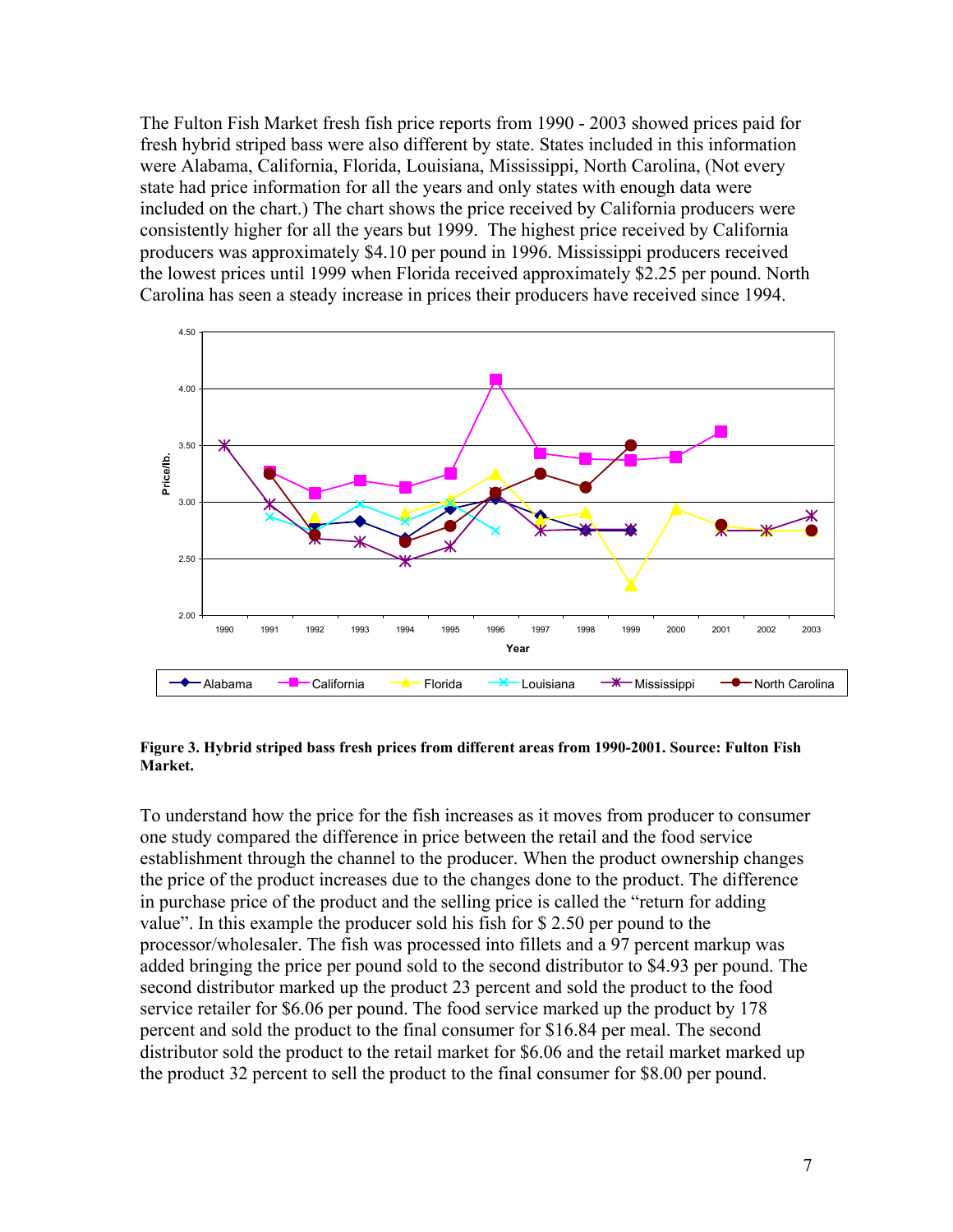**Table 3. Hybrid striped bass costs from producer to retail. Source: Finfish Aquaculture Fact Sheet #5.** 

|                                                                                                                                  | Hybrid Striped Sold Purchase Price Mark Up |        |      |  |
|----------------------------------------------------------------------------------------------------------------------------------|--------------------------------------------|--------|------|--|
| Retail Market                                                                                                                    | \$8.00                                     | \$6.06 | 0.32 |  |
| Food Service*                                                                                                                    | \$16.84                                    | \$6.06 | 1.78 |  |
| <b>Second Distributor</b>                                                                                                        | \$6.06                                     | \$4.93 | 0.23 |  |
| Processor/wholesaler**                                                                                                           | \$4.93                                     | \$2.50 | 0.97 |  |
| Producer ***                                                                                                                     | \$2.50                                     |        |      |  |
| <sup>*</sup> The mark up is explained by the fact that the price margin is<br>significantly higher in the food service industry. |                                            |        |      |  |
| <sup>**</sup> Changed to fillets                                                                                                 |                                            |        |      |  |
| ***Average price in 2002                                                                                                         |                                            |        |      |  |

#### **Competition**

Competition in this market comes from commercial fishery landings of striped and white bass – foreign and domestic, foreign competition of hybrid striped bass growers and other hybrid striped bass producers, and producers of other finfish (mainly catfish and tilapia) foreign and domestic.

#### **Domestic Landings of Striped Bass**

Commercial landings of striped bass increased 400% from 1994 to 1998. From 1998 to 2002 landings leveled off to around 6.5 million pounds annually. Experts feel commercial landings of striped bass has reached its maximum yield.



#### **Figure 4. U.S. domestic landings of striped bass - 1994-2002. Source: NOAA Fisheries.**

Certain regions in the United States are more receptive to consuming hybrid striped bass because they recognize the name of striped bass. The striped bass is native along eastern U.S., especially the Chesapeake Bay on the Atlantic Coast.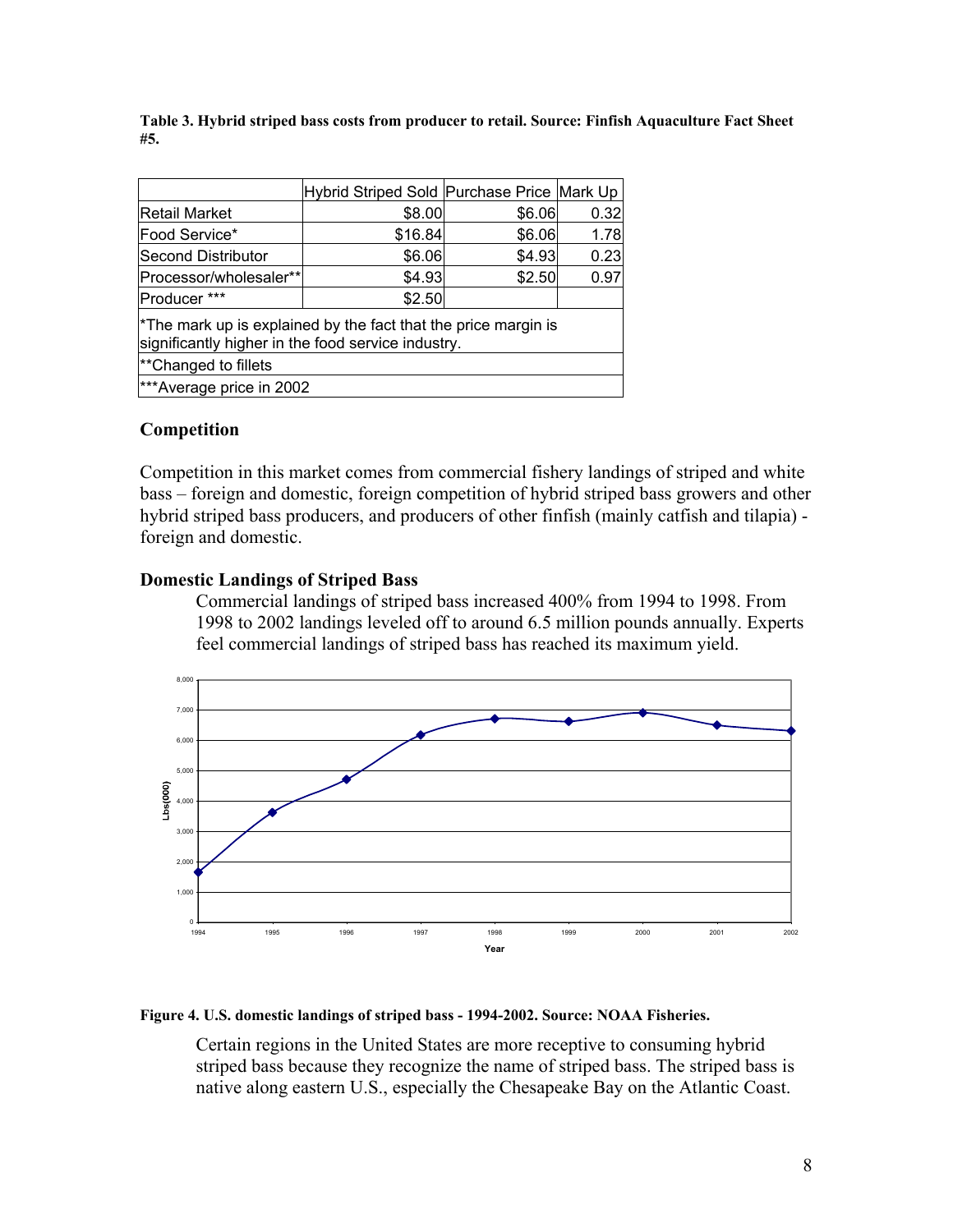#### **Commercial Landings of White Bass**

White bass are found throughout central and eastern United States, and the Great Lakes areas. White bass are commercially landed in several lakes, including Lake Erie. White bass landings on Lake Erie totaled 161,664 pounds in 2002, down from 226,664 pounds landed in 2001. Prices for white bass in 2002 were the lowest in 10 years due primarily to the Canadian market.

### **Foreign Competition**

Foreign countries are slowly developing their hybrid striped bass industry including Canada, Mexico, Israel, Spain, Turkey, Taiwan, and China. The United States currently has strong markets in Canada especially the Toronto area. Foreign production of hybrid striped bass is a threat as foreign countries have abundant supplies of water, lower labor costs, and less regulation of drug usage. Countries in Europe and Asia can produce their fish much cheaper than the United States even though shipping overseas is costly.

#### **Other Finfish and Fish Products**

The greatest sources of market competition for hybrid striped bass are other finfish that are lower-cost, high quality, white meat fish from aquaculture and commercial fisheries landings. Fish competing for market share with similar characteristics as hybrid striped bass include striped bass, catfish, tilapia, cod, sturgeon, carp and walleye. Many of these can be brought to market much cheaper than hybrid striped bass. Foreign countries can produce a variety of finfish much cheaper than the United States. One fish that is being imported is fresh/frozen catfish from China and Vietnam. Their cost of producing catfish is less than our cost of producing fresh/frozen catfish.

#### **Factors Effecting Supply**

The hybrid striped bass industry has seen large growth throughout the 1990's. Supply has continued to increase in past years even though the number of producers has decreased. To increase supply:

- Existing producers as well as producers who wish to start production should have opportunities to access current information about production through training, workshops, assistance in developing business plans, and obtaining financial assistance.
- Expected survival rate of stock fry is about 20 percent, phase one fingerlings is 85 percent, and phase two fingerlings to grow out is about 80 percent according to a study done 2001 by the North Carolina Department of Agriculture and Consumer Services. Research is being done to increase the survival rate at the three stages.
- Currently there is research being conducted, and more will continue on developing brood stock, and improving the species through genetic research.
- Research is also being conducted to find more drugs that can be approved and used on hybrid striped bass.
- Retailers want a fish that can be supplied year round. This is possible now through research that has been done. Some producers are now offering year round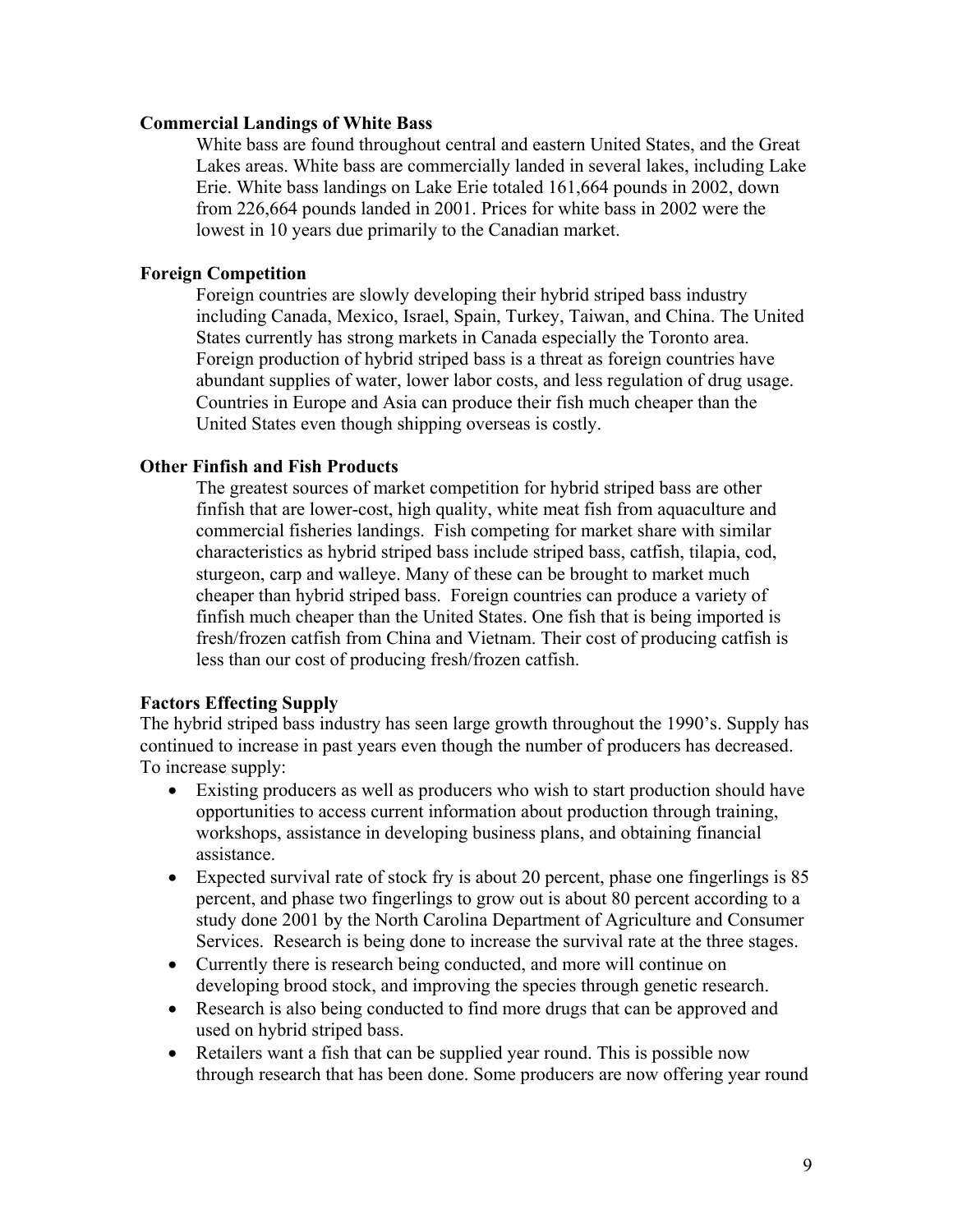supply of hybrid striped bass, but more producers are needed to provide year round production to satisfy this demand.

- Nutrition and feeding of the hybrid striped bass is also being researched to increase supply and cut costs. The cost of feed to raise hybrid striped bass to market size is the largest single variable cost accounting for about 40 percent of total variable costs.
- Other factors influencing supply are state and federal regulatory policies, shipping costs, logistics and other technological constraints including high mortality rates of live product during transport, insufficient knowledge of individual species' physiological requirements, water quality management, and inadequate transport and holding facilities for live product.

## **Factors Effecting Demand**

Demand for U.S. hybrid striped bass is mainly fresh product to Asian markets in the United States and Canada. These markets are concentrated in larger cities as New York, Boston, Los Angels, and Toronto. The Census maps of population increases over the last ten years shows other areas in the United States where the population of Asians have increased. These areas need to be looked into for new or increasing markets for hybrid striped bass. Other ethnic groups have shown an interest in hybrid striped bass according to various studies. These include Hispanic/Latinos, and African Americans.

Consumers are looking for several main factors when buying:

- Availability consumers want a product to be available year round
- Quality consumers want the highest quality product. Aquaculture not only can offer healthy product but similar sized product as well.
- Price the product must be affordable to the consumer.
- Packaging hotels prefer 10 lb packages, where as consumers may prefer to buy only enough for one meal.
- Product easy to prepare many consumers are unfamiliar with preparing fish. Recipes and tips could be on the package to help in preparation.

Other influences on demand:

- Value of dollar: The value of the dollar has continued to decrease over the past few years. The declining value of the dollar could open new markets for U.S. fish products including hybrid striped bass in European countries, Asian countries, Canada and Mexico. In December of 2003 the euro rose as high as \$1.25 against the dollar.
- Mad cow disease: The discovery of Mad Cow Disease in the United States could increase the demand for fish including hybrid striped bass as consumers look to substitute other meat to replace beef.
- Competition from similar finfish species including catfish, striped bass, white bass, and tilapia, domestic and foreign.
- Retail prices of beef, pork, and chicken. Consumers who buy meat according to price are influenced by increases in these meat products. Higher prices in any of these three could encourage an increase buying of fish and fish products if their prices are lower than the prices paid for beef, pork or chicken.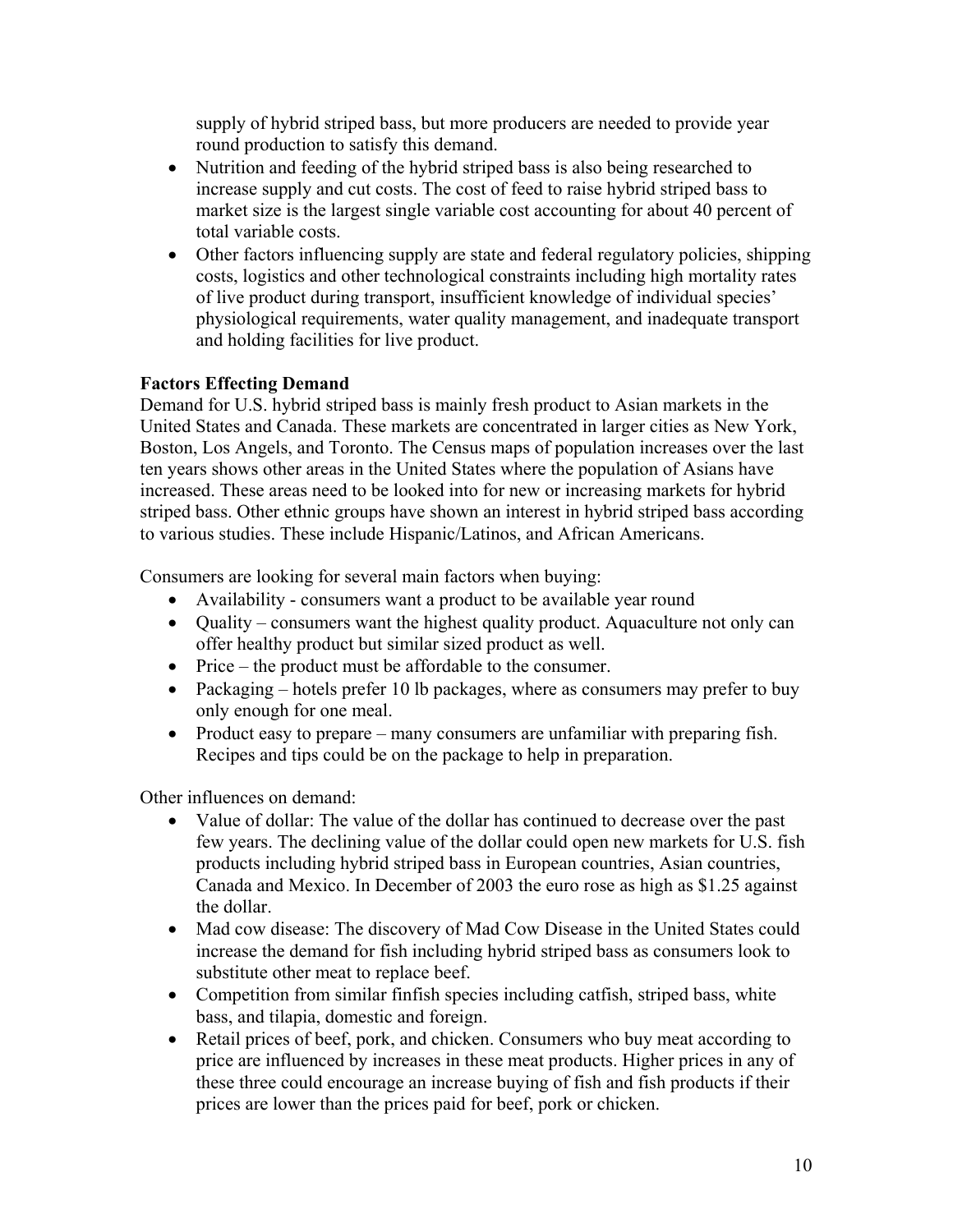- o Retail prices for beef from September to November 2003 rose \$.28 a pound to \$3.62 on the average. Prices of beef varied from \$2.28 for ground beef, to \$9.79 for Rib eye steak.
- o Retail prices for pork decreased from September to November 2003 \$.10 a pound to \$2.62 on the average. Prices varied from \$2.27 for miscellaneous ham to \$3.92 per pound for boneless chops.
- o Retail prices for chicken from August to November 2003 stayed level at around \$1.80 per pound on the average. Fresh whole chicken slightly decreased from August 2003 to November to \$.97. Chicken breast bone-in rose from August to October by \$.24 and decreased to \$2.18 per pound in November. If retail prices for beef, pork or chicken show an increase in price, consumers could increase their purchase of fish as a substitute.

Note: Prices received by farmers for hogs, have seen a decline in prices since the middle of 2003. Prior to that prices had reached bottom in late 2002 and has since increased. Prices for broilers have fluctuated, but increased since mid 2002. Prices for all beef cattle saw an increase since 1996 with slight downward fluctuations in late 1998. Beef prices paid to farmers increased approximately \$55 per hundred weight in 1996 to approximately \$113 per hundred weight in late 2003.

## **Farm Fish Cooperatives**

There are several types of cooperatives that could fit into the aquaculture industry: Purchasing, Marketing, Processing & Marketing, New Generation Processing & Marketing. The more common types are Marketing Cooperatives and Processing & Marketing Cooperatives.

|                                    | Simple Marketing<br>Cooperatives                                                                                                                                        | Processing and<br>Marketing Cooperatives Cooperatives (New<br>(Traditional)                                          | <b>Processing and Marketing</b><br>Generation)                                                                                                                                    |
|------------------------------------|-------------------------------------------------------------------------------------------------------------------------------------------------------------------------|----------------------------------------------------------------------------------------------------------------------|-----------------------------------------------------------------------------------------------------------------------------------------------------------------------------------|
| <b>What Their Role Is</b>          | Negotiate prices;<br>coordinate distribution                                                                                                                            | Process & market members' raw products                                                                               |                                                                                                                                                                                   |
|                                    |                                                                                                                                                                         | Capital Requirements Moderate Start-up costs Typically involved significant start-up costs and<br>& expand marketing | requires regular reinvestment to upgrade equipment                                                                                                                                |
| <b>How They Are</b><br>Capitalized | The co-op may borrow from members, from<br>lenders, or sell stock or capital certificates<br>"capital retains" may be assessed members per<br>unit of their raw product |                                                                                                                      | lLimited number of<br>preferred<br>to cover start-up costs. There after, check-offs or shares sold to qualifying<br>farmers at a price that<br>reflects overall capital<br>Ineeds |

| Table 4. Explanation of several types of Cooperatives. Source: University of Wisconsin Center for |  |
|---------------------------------------------------------------------------------------------------|--|
| Cooperatives: Cooperatives in Aquaculture.                                                        |  |

Marketing Cooperatives – members individually raise their product, and share with other members the costs and benefits of cooperatively marketing all members' products. This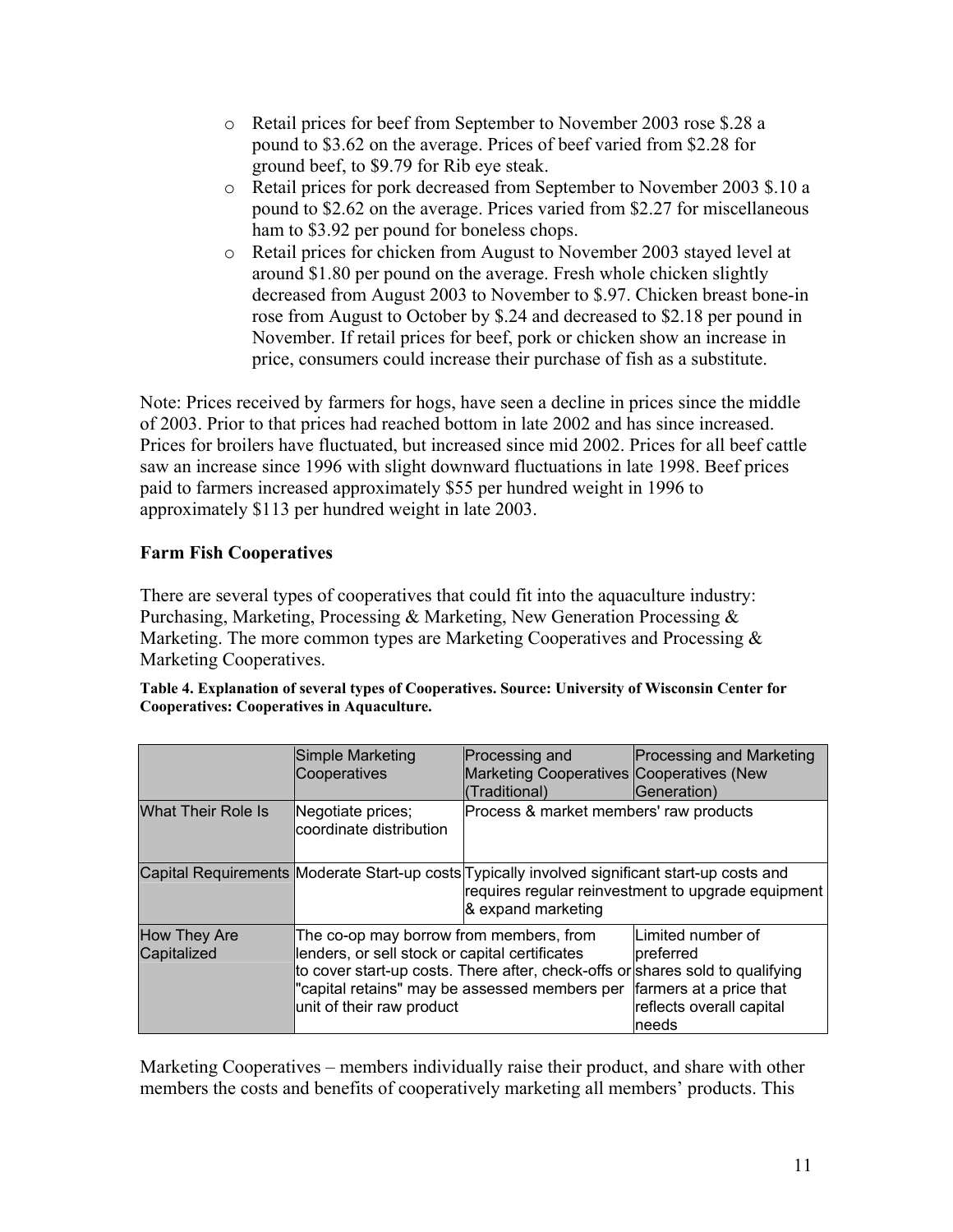type of cooperative involves relatively minor capital requirements. Simple marketing cooperatives can perform important functions that individuals cannot perform as well on their own. These include coordinating supply among many producers to meet larger buyers' demands for quantities and service, provide the economies of scale to break into new markets and establish high quality standards for all members to follow. By pooling their resources, producers can spread the costs of running effective promotions and hiring competent managers and sales people to market their products. These cooperatives can often secure higher and/or more stable prices than members could achieve individually. They do not usually handle or process their members' raw product.

Processing Cooperatives – Traditional vs. New Generation - These cooperatives transport, process, and markets members' raw products. This takes significant levels of capital. This capital can be acquired through equity drives of prospective members. This usually is enough to secure a loan for the remaining start-up expenses. Many cooperatives also apply for government and state grants to help raise the needed capital. The NGC has three distinguishing characteristics: 1) marketing rights are allocated as "delivery shares". Each share guarantees and obligates a member to deliver a set quantity of raw product to the cooperative. 2) limited membership, 3) appreciable/depreciable and transferable equity.

Farmers are finding there are advantages in belonging to an aquaculture cooperative. There are several fish farm cooperatives in the United States. Some advantages to joining a cooperative for a smaller producer is the ability to fill orders of larger amounts of hybrid striped bass to distributors and retailers, jointly hiring people only involved in marketing your product, to offer buyers more yearly supply of product, being able to add value to the product and get a higher return, and financial assistance by government being offered to cooperatives.

- **Delta Pride Catfish, Inc.** is a farmer owned cooperative that now employs 500 people and processes over 70 million pounds of catfish a year. Located in Indianola, Mississippi, the processing and marketing cooperative was started in 1981 when a group of fish farmers decided to stop competing with each other. The fish are processed for immediate freezing or to ice packed containers and shipped to foodservice and retail customers nationwide. www.deltapride.com
- **MinnAqua Fisheries Cooperative** is a farmer owned cooperative located in Renville, MN that raises and sells live tilapia. The 350 members of this cooperative deliver their soybeans to an independent soybean processing plant, which is then delivered to a feed milling operation to be made into feed for the fish. The fish are marketed live to Asian-American markets and restaurants. MinnAqua changed to live tilapia, as they couldn't compete with the fresh/frozen suppliers from China, etc.
- **Nebraska Sandhills Yellow Perch Cooperative** is located in Whitman County. The Cooperative markets both yellow perch fingerling fish and adult fish for fillet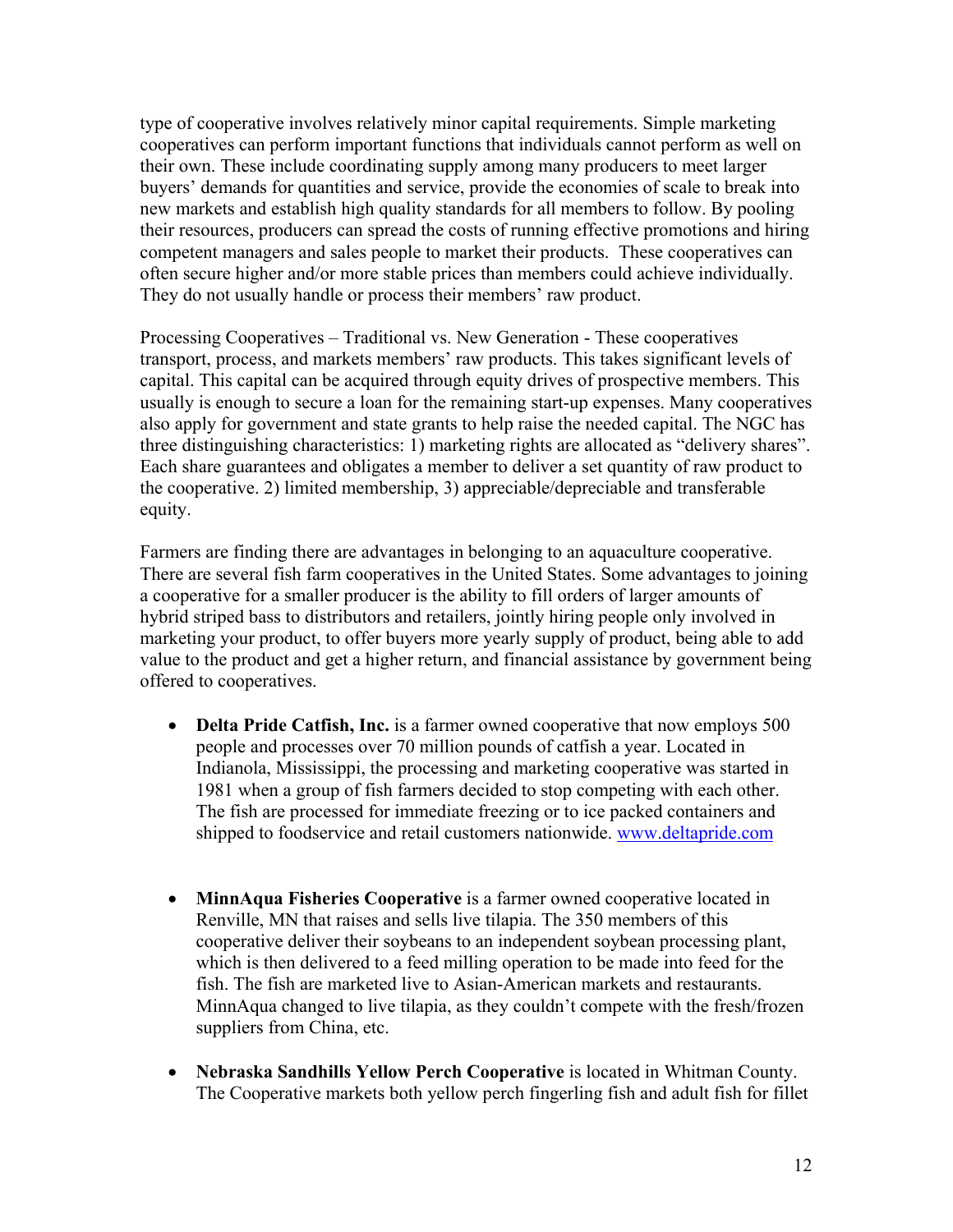markets. They are a group of 25 producers in 15 counties throughout western and central Nebraska.

- **North American Fish Farmers Cooperative** Marketing Cooperative. Markets tilapia for MinnAqua Fisheries Cooperative.
- **Purchase Area Aquaculture Cooperative** located in Farmington Kentucky has 50 members. It was started in 2000, to produce, process, and market fresh catfish. The processing plant began operation a year later. Each member is required to purchase shares of stock and then purchase processing rights based on cents-perpound of catfish produced. The products offered by the cooperative are fillets, steaks, fiddlers, nuggets whole fish, fingerlings and live catfish. They have been having several marketing success stories. In 2002 they became the supplier of catfish to a restaurant in southern Illinois, followed by selling to several Missouri retailers, including E.W. James and Sons, and Food Giant Stores. PAAC catfish can also be found in supermarkets and restaurants in Western Kentucky including three Captain D's restaurants, and in Kentucky state parks. They successfully landed Kroger, the largest supermarket chain in the U.S., as a customer. Kentucky Department of Agriculture marketing specialists were instrumental in bringing the two parties together to work out details of Kroger's purchase of PAAC catfish. Kroger started out with an initial order of 12,000 pounds a week and has escalated to 48,000 pounds. During Lent Kroger placed an order for 84,000 pounds. In Mid 2003 the Cooperative started processing and marketing shrimp also. PAAC will process, freeze and package the shrimp and they will be sent to a selected number of Kroger stores.
- **Southern States Cooperative** is a 300,000 member cooperative involved in many farm products. The co-op is already marketing tilapia under the Farmer's Catch brand name, and markets are expanding. So far, except for test marketing, tilapia has been sold only to white-tablecloth restaurants or live in ethnic markets. They have been doing marketing studies on tilapia and are predicting 10 plus farms to participate in raising tilapia. Southern States' testing of value-added tilapia products in the Richmond, Va., area proved successful. The cooperative is planning to raise the feed that will be fed to the fish.
- **Texas Aquaculture Cooperative** broke ground for a processing plant at Clemville, Texas in 2003. This 26-member cooperative started in 2001. The farmers primarily raise catfish, but some produce hybrid striped bass, redfish, shrimp, and crawfish. Prior to starting the cooperative, the members individually farmed and marketed their product with no organized effort with no or little profit. They realized they needed a processing plant to add value to their product and increase profit. This led the farmers to organize as a cooperative and started leasing space at a nearby processing plant. They are processing 60,000 pounds a week, and when the new plant comes online, processing will increase to 150,000 pounds a week. Working as a cooperative, the farmers have been able to build the plant, market jointly and are able to serve customers with larger orders and a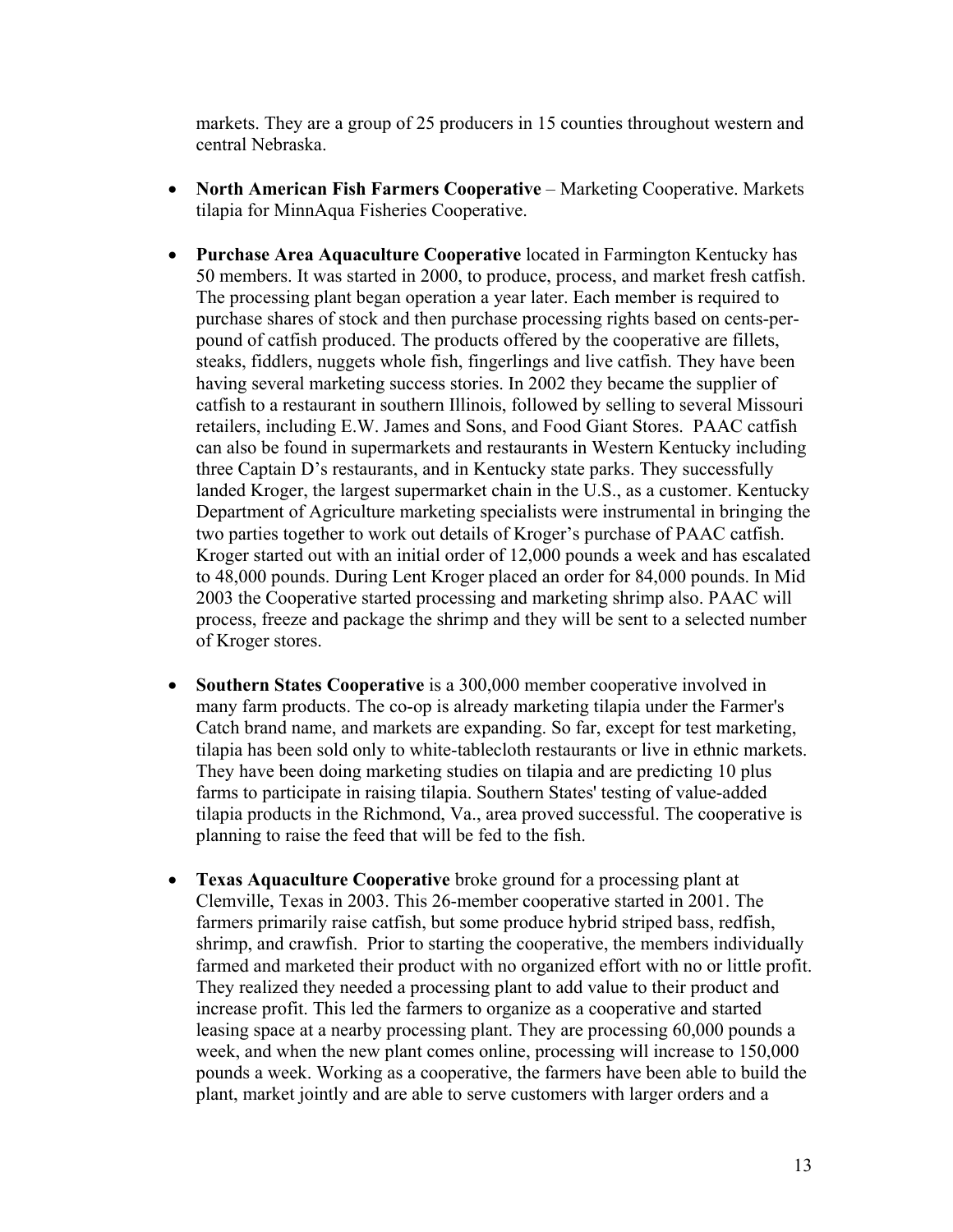larger market area. Already, the Texas Aquaculture Co-op has grown from \$6,000 in sales during its first month of production to more than \$100,000 in January 2003. Because of the new plant, sales for 2004 are projected to reach \$4.5 million.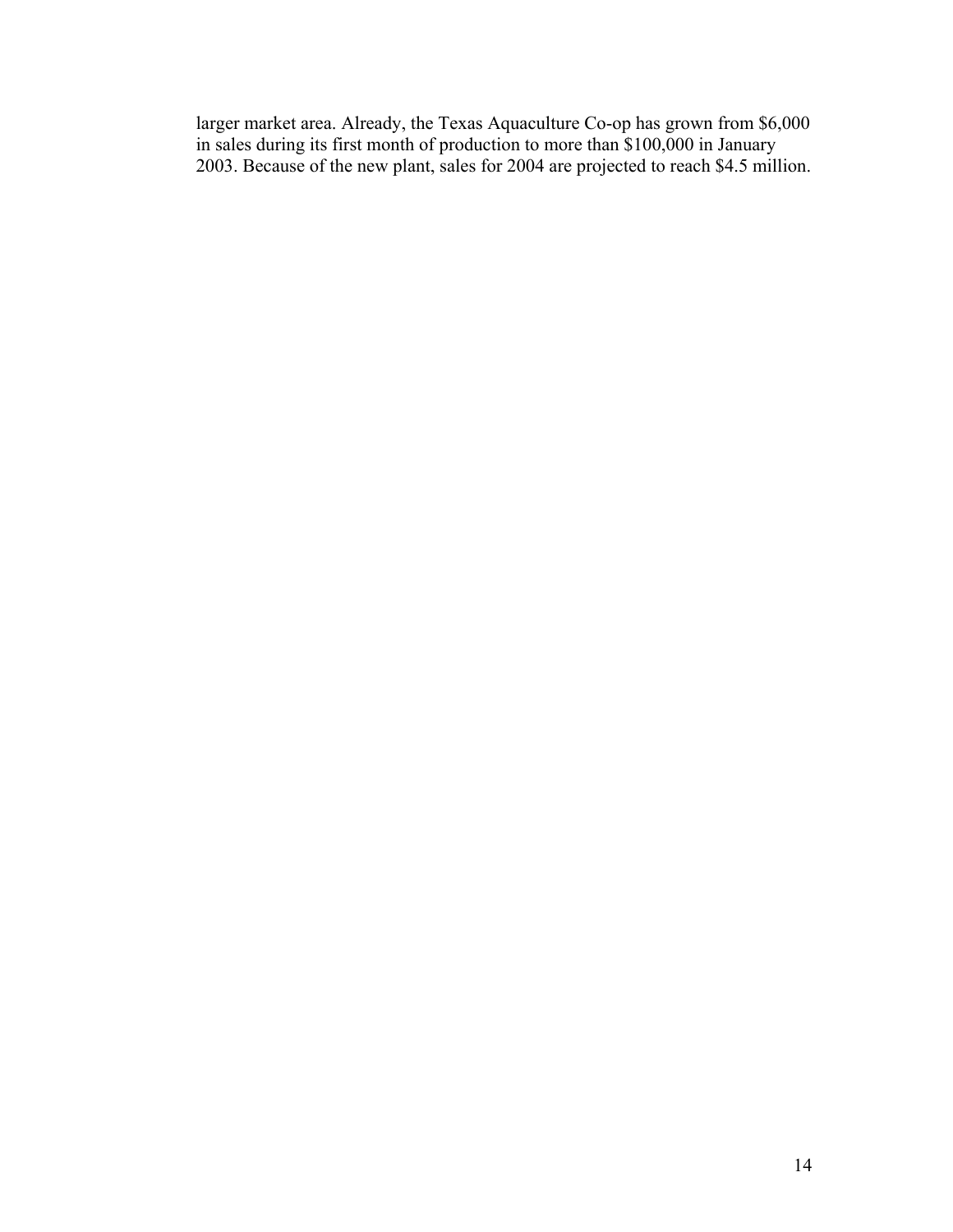#### **References**

Asian Imports Force Co-op to Switch Fish. Rural Cooperatives, USDA/ Rural Development. November/December 2003 pg 33.

Aquaculture Co-op Launches Processing Plant. Southwest Farm Press, June 2003. http://southwestfarmpress.com

Aquaculture in North Carolina Hybrid Striped Bass, Inputs, Outputs and Economics. North Carolina Department of Agriculture and Consumer Services.

Average monthly retail prices for beef, pork, poultry, lamb and veal based on supermarket scanner data, most recent 6 months. ERS USDA Reports. November 2003 http://www.ers.usda.gov/Data/MeatScanner/StandardReports/BLSTable2.htm.

Canadian Statistics: Visible Minority Population, Census Metropolitan Areas. http://www.statcan.ca/english/Pgdb/demo40i.htm.

Carlberg, J., U.S. Production and Sales of Hybrid Striped Bass (1987-2002). PowerPoint **Presentation** 

Carlberg, J. M., Van Olst, J. C. Massingill, M.J. Hybrid Striped Bass: an Important Fish in U.S. Aquaculture. Aquaculture Magazine Vol 26, No. 6. Sep/Oct 2000.

Dollar Again at Low vs. Euro, CNNMoney. December 29, 2003. http://cnnmoney.

Ewart John W. Live Shipping of Aquatic Products in the Northeastern Region: an Overview. Delaware Aquaculture Resource Center. 1997. http://darc.cms.udel.edu/nelivet97.html

Fresh Prices at Fulton Fish Market. United States Department of Commerce. 1990-2003. http://www.st.nmfs.gov/market\_news/index.html.

Heald, A. West Kentucky Aquaculture Processing Plant Up and Running. College of Agriculture, University of Kentucky, 2001. http://www.ca.uky.edu/age/news2001/Jul/fish.htm

Hodson, R.C. 1995. Farming a New Fish: Hybrid Striped Bass. North Carolina Sea Grant Publication.

Kahl, K. H. Marketing In The Hybrid Striped Bass Industry. Aquaculture Magazine. Sept/Oct 1997.pp 27-42.

Kentucky's Aquaculture Industry Receives Major Boost from Kroger. Growfish News. Apr 2003. www.growfish.com.au/Grow/Pages/News/2003/apr2003/69003.htm